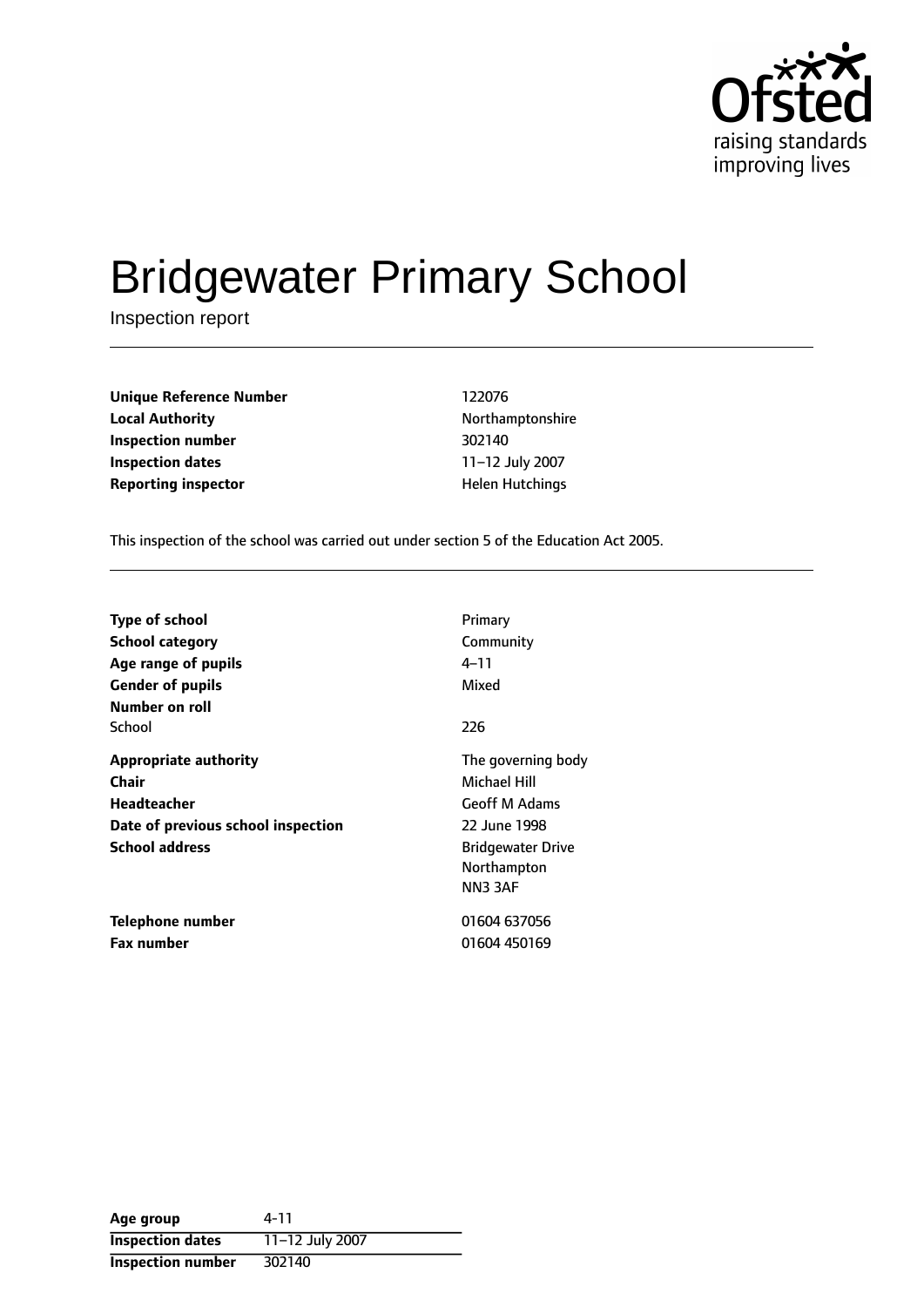.

© Crown copyright 2007

#### Website: www.ofsted.gov.uk

This document may be reproduced in whole or in part for non-commercial educational purposes, provided that the information quoted is reproduced without adaptation and the source and date of publication are stated.

Further copies of this report are obtainable from the school. Under the Education Act 2005, the school must provide a copy of this report free of charge to certain categories of people. A charge not exceeding the full cost of reproduction may be made for any other copies supplied.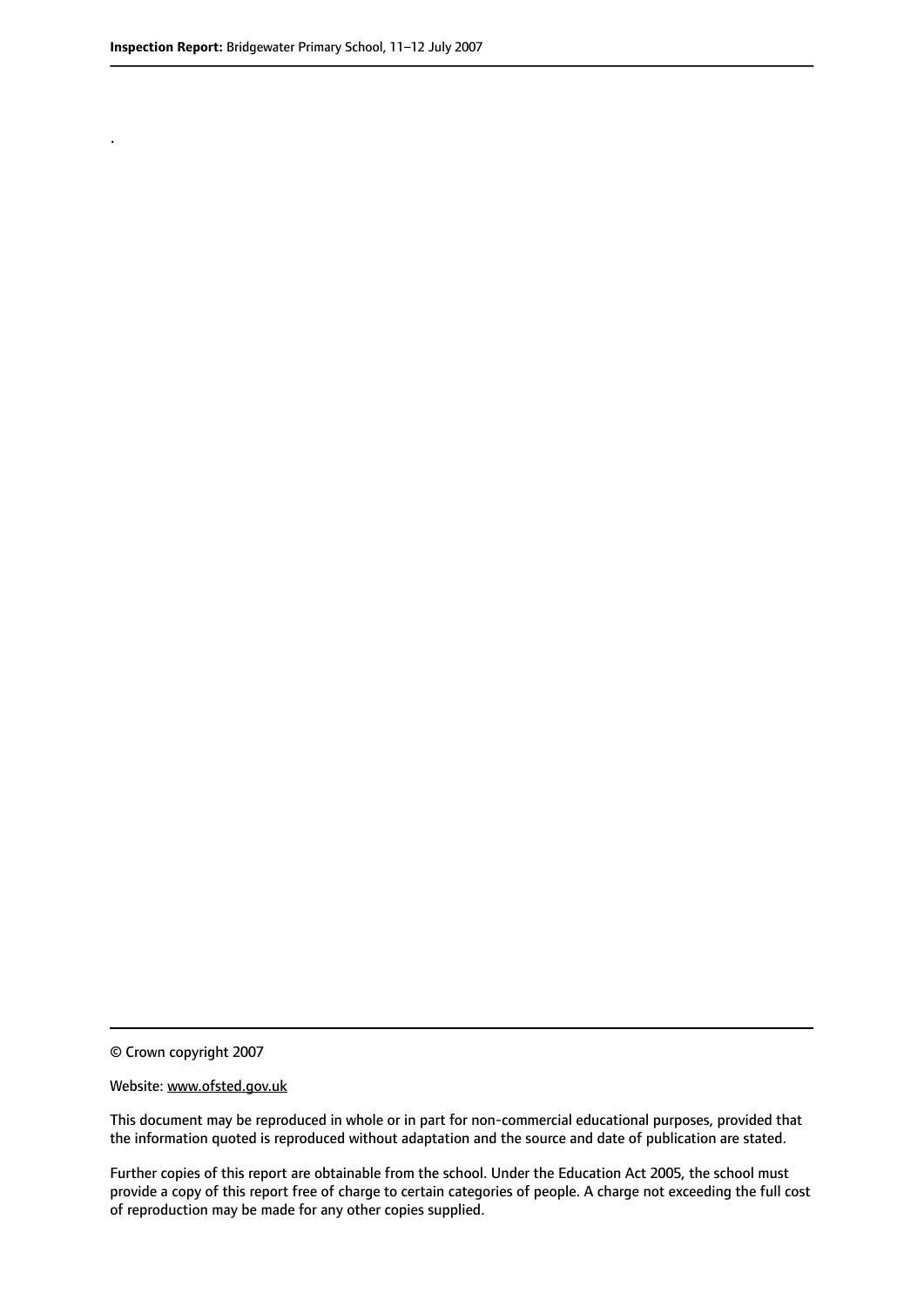## **Introduction**

The inspection was carried out by two Additional Inspectors.

## **Description of the school**

The school opened four years ago with a Reception Year only. Numbers have gradually increased with each new intake and the school will eventually have the full primary age range. The school is scheduled to move into new purpose-built premises in September 2007, having spent its first years in a former middle school. The proportion of pupils with learning difficulties and/or disabilities is below the national average, but the proportion with complex needs is increasing. The large majority of pupils are from White British backgrounds. An increasing minority of pupils join the school speaking little English. Almost a quarter of pupils attend an out-of-school club.

#### **Key for inspection grades**

| Grade 1 | Outstanding  |
|---------|--------------|
| Grade 2 | Good         |
| Grade 3 | Satisfactory |
| Grade 4 | Inadequate   |
|         |              |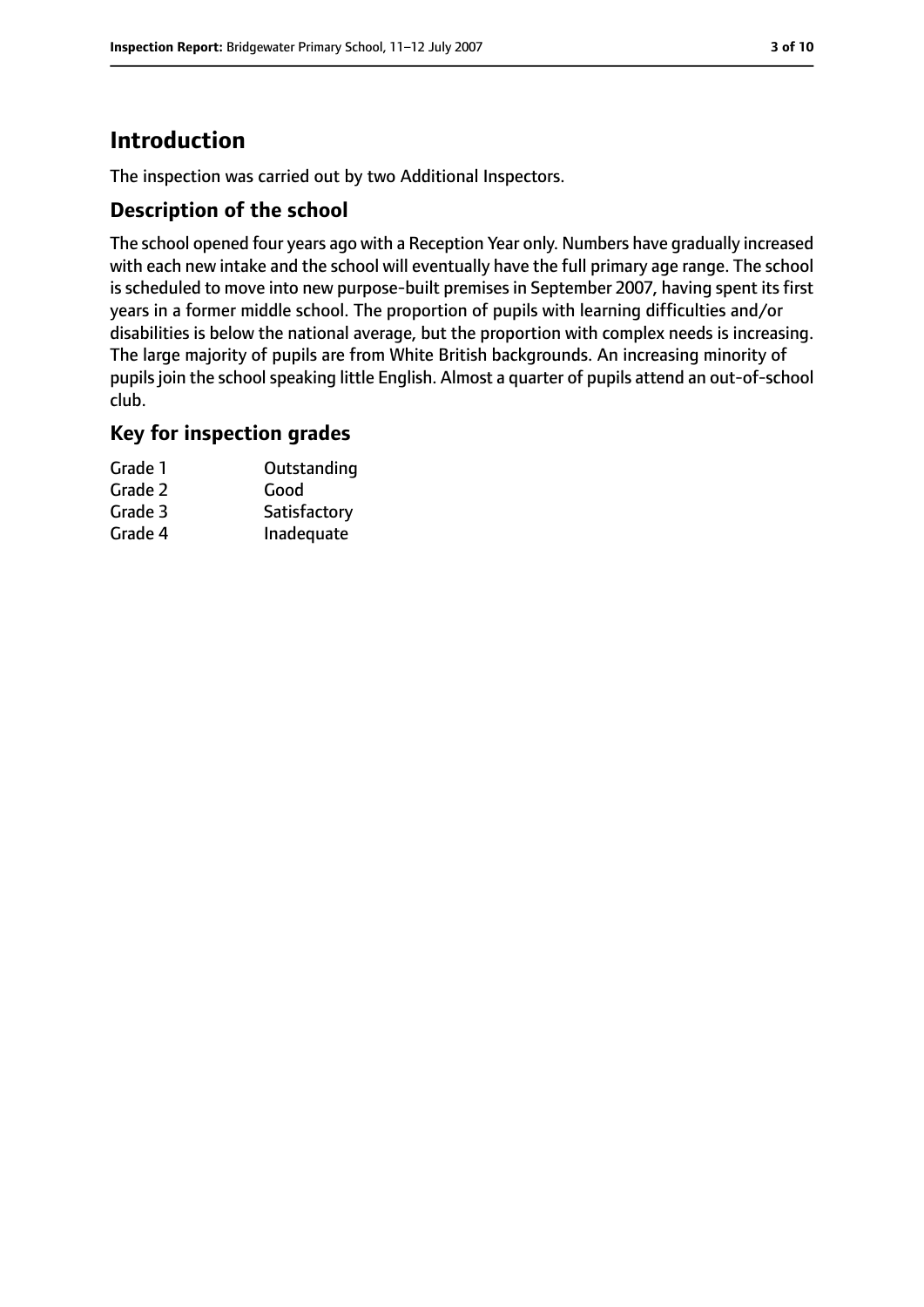# **Overall effectiveness of the school**

#### **Grade: 2**

As a relatively new school, Bridgewater has established itself well. Dedicated leadership by the headteacher, consistently good teaching and a commitment to pupils' welfare are the key factors in the school's good quality of education and care for its pupils. The vast majority of parents are very happy with all aspects of the school's work, shown in the high rate of return of the inspection questionnaires and summed up by one parent, 'The staff have worked hard to gain a good reputation and the school can only go from strength to strength.' A few parents indicated that their views are not taken into account enough but inspectors found no evidence that this has affected pupils' academic progress and personal development. Pupils' personal development and well-being are good as a result of good pastoral care and academic guidance. Staff have high expectations for behaviour and this leads to calm pupils who are naturally sensible and understand the need for safety, for example, when moving about the school. Pupils say that bullying is rare and dealt with well when reported to an adult.

Children settle quickly in the Foundation Stage and the good provision at this stage enables them to get off to a good start and to learn to love school. Older pupils are highly motivated by the diverse teaching approaches and want to be challenged by learning. As one pupil said and others agreed, 'School work is fun, times a billion.' The curriculum is good and pupils find their tasks interesting. This helps them to achieve well and reach above average standards, as in the Year 2 national assessments. Standards are not as high in writing as in reading. The school recognises this and has plans in place to extend pupils' writing skills. Pupils find their learning targets help them to understand what to concentrate on next in their work but teachers' marking does not always give enough written guidance on precisely what they have to do to improve further.

Leadership and management are good and a sense of teamwork pervades the school, mirroring the model provided by senior staff. Performance data have been used well in giving the school an accurate picture of how well it is doing and to set its improvement agenda. This means that the school has good capacity to improve further as the school expands and moves into new premises. Changes made this year to the teaching of reading and mathematics have already resulted in higher standards in these areas

#### **What the school should do to improve further**

- Implement the plans to improve the teaching of writing.
- Ensure that marking gives pupils clear written information about how to improve their next piece of work.

## **Achievement and standards**

#### **Grade: 2**

Children come from a number of pre-school settings and have a broad range of attainment, but overall it is similar to that expected for their age. The good provision in the Foundation Stage means that children develop well and join Year 1 achieving the goals set for their development. They have very positive attitudes to school and an enthusiasm for new learning. Although they make good progress, a significant minority have lower levels in the early stages of writing and calculating than in other areas of their development. Throughout the rest of the school pupils continue to make good progress and they exceed the challenging targets set for them. In 2006, standards were significantly above the national average at the end of Year 2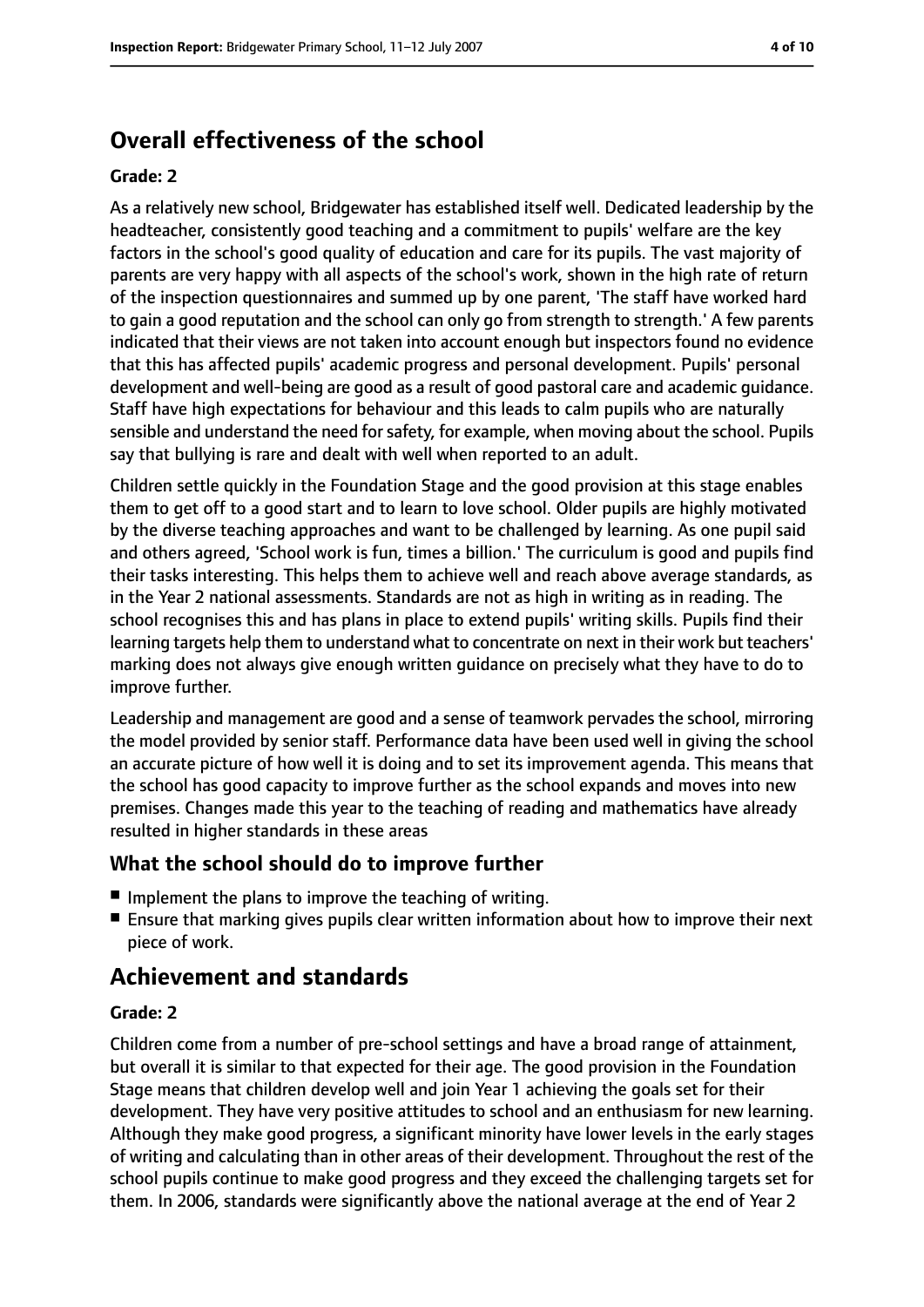and the 2007 results show further improvement. Writing has not improved as much as reading and mathematics, but pupils' good achievement and grasp of basic skills prepare them well for their future education. The school has already changed the teaching of handwriting and plans are in place to include more opportunities for pupils to practise their writing skills in subjects other than English.

## **Personal development and well-being**

#### **Grade: 2**

The school develops its pupils well, and they respond with increasing maturity and participation in a learning journey with their teachers. Pupils are happy and enjoy school, typified by a pupil stating, 'When I get out of bed I am excited by coming to school.' Children in the Foundation Stage respond well to the staff's high expectationsfor behaviour and learning and they transfer from home to school without undue problems. They enthusiastically have a go at the many activities available to them. The behaviour of older pupils is never a barrier to their learning and they are consistently well mannered and polite, and enjoy engaging adults in lively conversations. Pupils work and play well together. Bullying is rarely a significant issue. Attendance is above average. Pupils' spiritual, moral, social and cultural development is good. Pupils have a good understanding of their responsibilities as part of the school and wider community. All pupils are included well and pupils from minority ethnic backgrounds proudly celebrate and share their cultural backgrounds with their peers. Pupils take responsibility through the school council and play an active part in school life, being involved, for example, in staff appointments and school developments, such as designing anti-bullying posters placed around the school. Pupils talk knowledgeably about healthy lifestyles in relation to both diet and physical activity. Lunchtimes are active sessions with many pupils involved in playing games such as football together or being coached in sports clubs.

# **Quality of provision**

## **Teaching and learning**

#### **Grade: 2**

Teaching is typified by a wide range of approaches, making learning active and interesting for pupils. Pupils understand how they learn which helps them to develop independence and to take initiative for themselves. For example, work is often based on problem solving and pupils are encouraged to decide whether to work alone or in small groups and where they learn best in the classroom. Teachers organise this well so that the environment is calm and pupils work hard because they are absorbed in their learning, often effectively supported by teaching assistants. Teachers help pupils to understand the progress they make in a number of ways, such as checking against their 'steps for learning'. Work is marked frequently and praises achievement well, but does not give enough advice about how work could be improved.

#### **Curriculum and other activities**

#### **Grade: 2**

The curriculum makes a positive impact on pupils' achievements. Teachers have worked closely with the local authority to amend national guidance so that the curriculum is interesting and relevant to pupils' needs. The tasks set are appropriate to the different ages and capabilities of pupils, although the outdoor area for the Foundation Stage is not always used as effectively as it might. Teachers already make some links between subjects and the school has plans to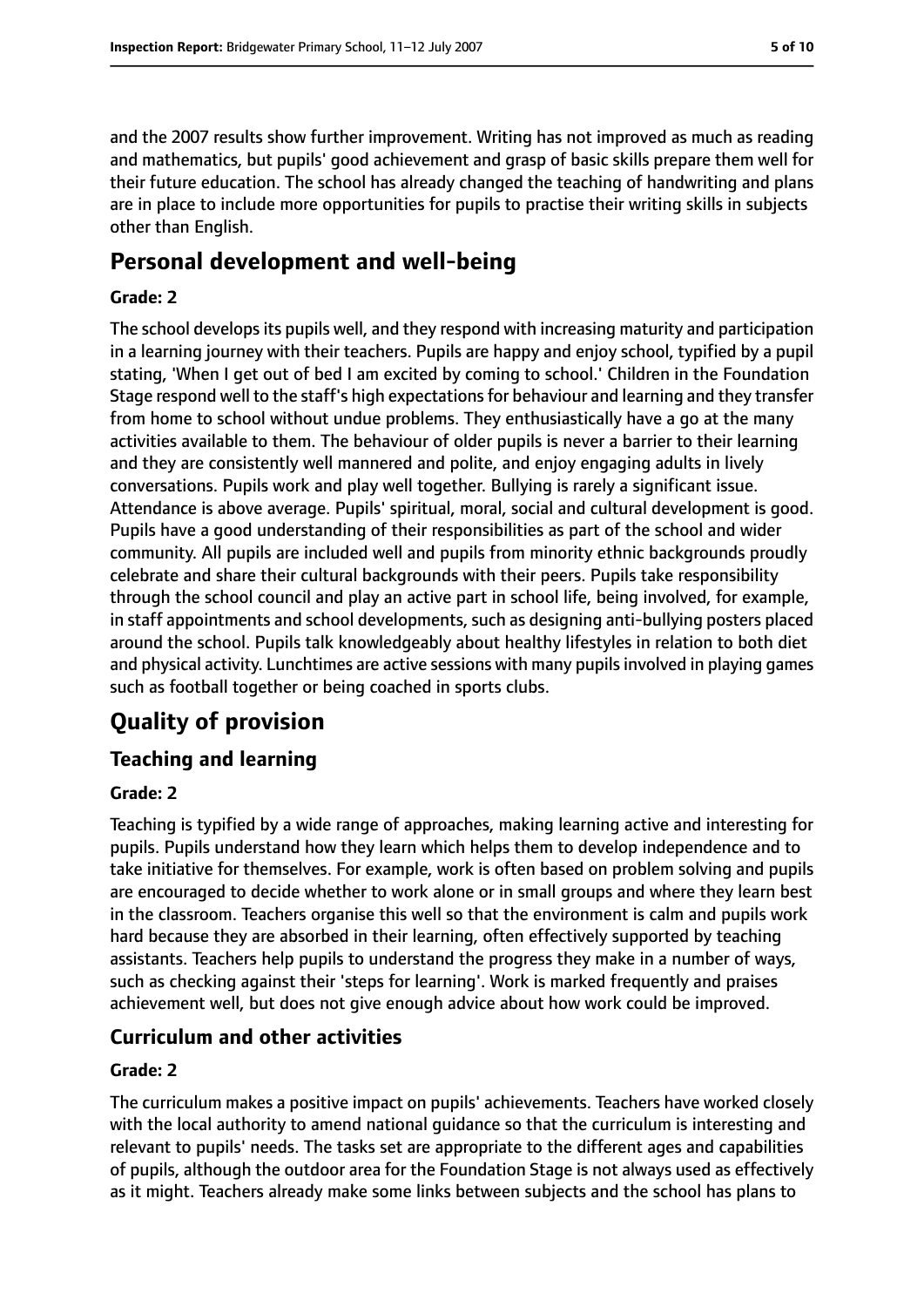extend this approach further as it develops new topics. Year teams evaluate the effectiveness of the curriculum regularly and make changes where this is necessary, for example, the planned changes to the writing curriculum. The basic curriculum is enriched well by many visitors to the school, visits to places of interest, themed weeks and the introduction of French in Year 3. Most pupils take part in extra-curricular activities which provide very good opportunities for pupils of this age through sports coaching, information and communication technology and music.

#### **Care, guidance and support**

#### **Grade: 2**

The care, guidance and support pupils receive are good. The school uses appropriate support from outside agencies when this is necessary. Parents strongly approve of the school's diligence and realise that it contributes greatly to pupils' enjoyment and progress. Parents appreciate the opportunities provided by the out-of-school club and pupils enjoy the varied activities before and after school. Children are secure and protected well whilst at school. All statutory safeguarding arrangements are in place. Health and safety procedures are thorough and teachers are vigilant about some of the natural danger areas connected with the current site.

Good quality support and provision for pupils with learning difficulties and/or disabilities enable them to make good progress. Satisfactory support enables pupils learning to speak English to join in with all classroom activities and acquire the necessary language skills. The school recognises that this aspect of its work requires further development as the proportion of pupils not speaking English increases. Pupils' progress is monitored regularly and the information used effectively to provide support for those who are falling behind their expected levels.

## **Leadership and management**

#### **Grade: 2**

The headteacher has used his experience and skills very effectively in piloting the school through a twin-track strategy to improve the present school in the short term, whilst planning a move into new buildings in the longer term. His clear and well communicated vision for the school's ethos and standards has resulted in a strong sense of involvement and teamwork across the school. He is successfully recruiting to meet the needs of the current and future school. For example, the new deputy headteacher has quickly improved provision for pupils with additional needs. Subject leaders have driven their subjects forward and are improving standards, particularly in the core subjects. Teachers share good practice well through classroom observations, but feedback is not sufficiently rigorous in detailing areas for improvement.

The school development plan is an effective management tool and progress towards the strategic targets is monitored well by the leadership team. Governors are supportive of the school and many have a strong commitment. However, they are not universally confident in monitoring the curriculum and standards, and to date, have not received sufficient training in these aspects. Consequently, governors do not yet have the essential skills to be critical friends of the school. Some school policies are not fully up to date.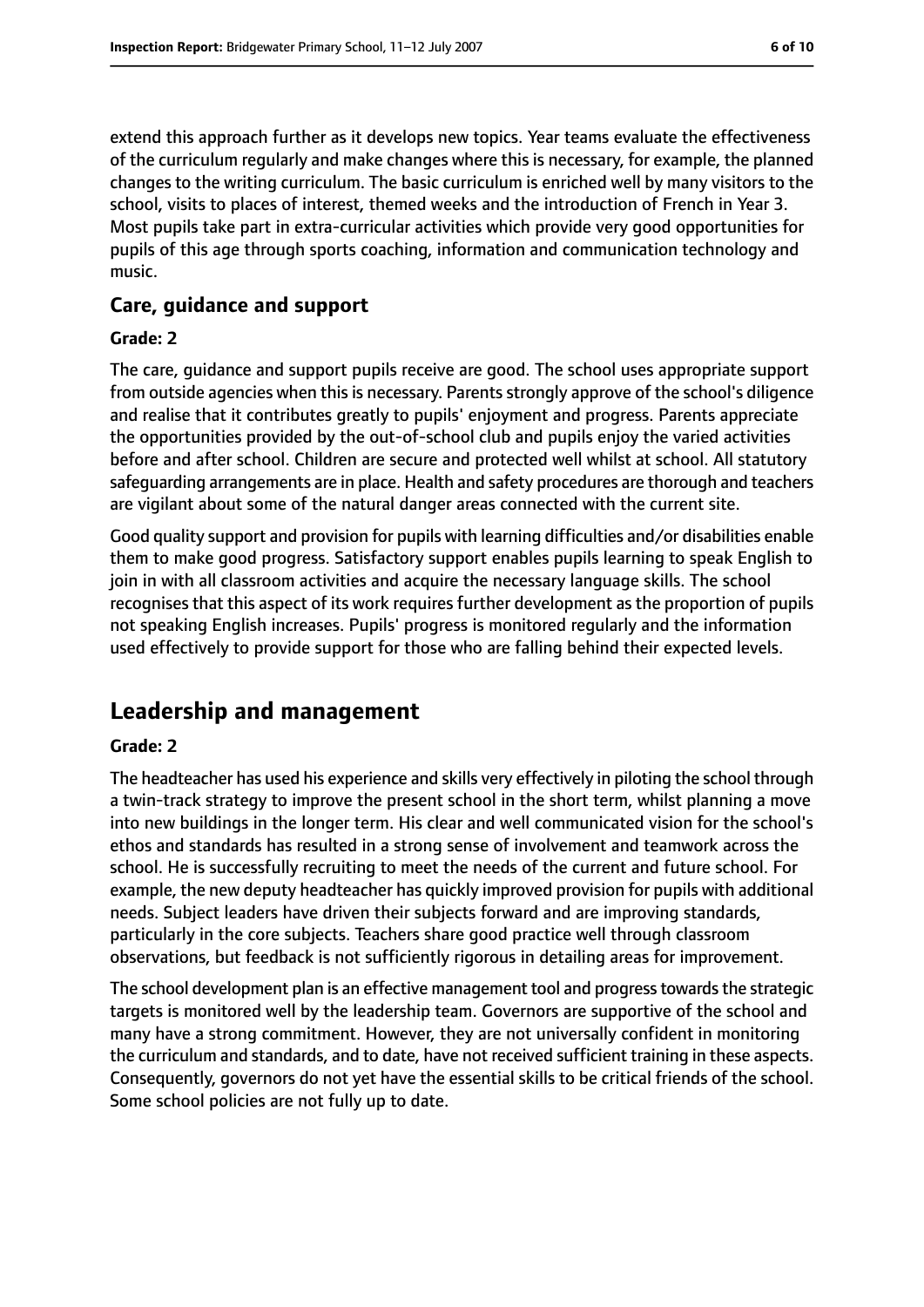**Any complaints about the inspection or the report should be made following the procedures set out in the guidance 'Complaints about school inspection', which is available from Ofsted's website: www.ofsted.gov.uk.**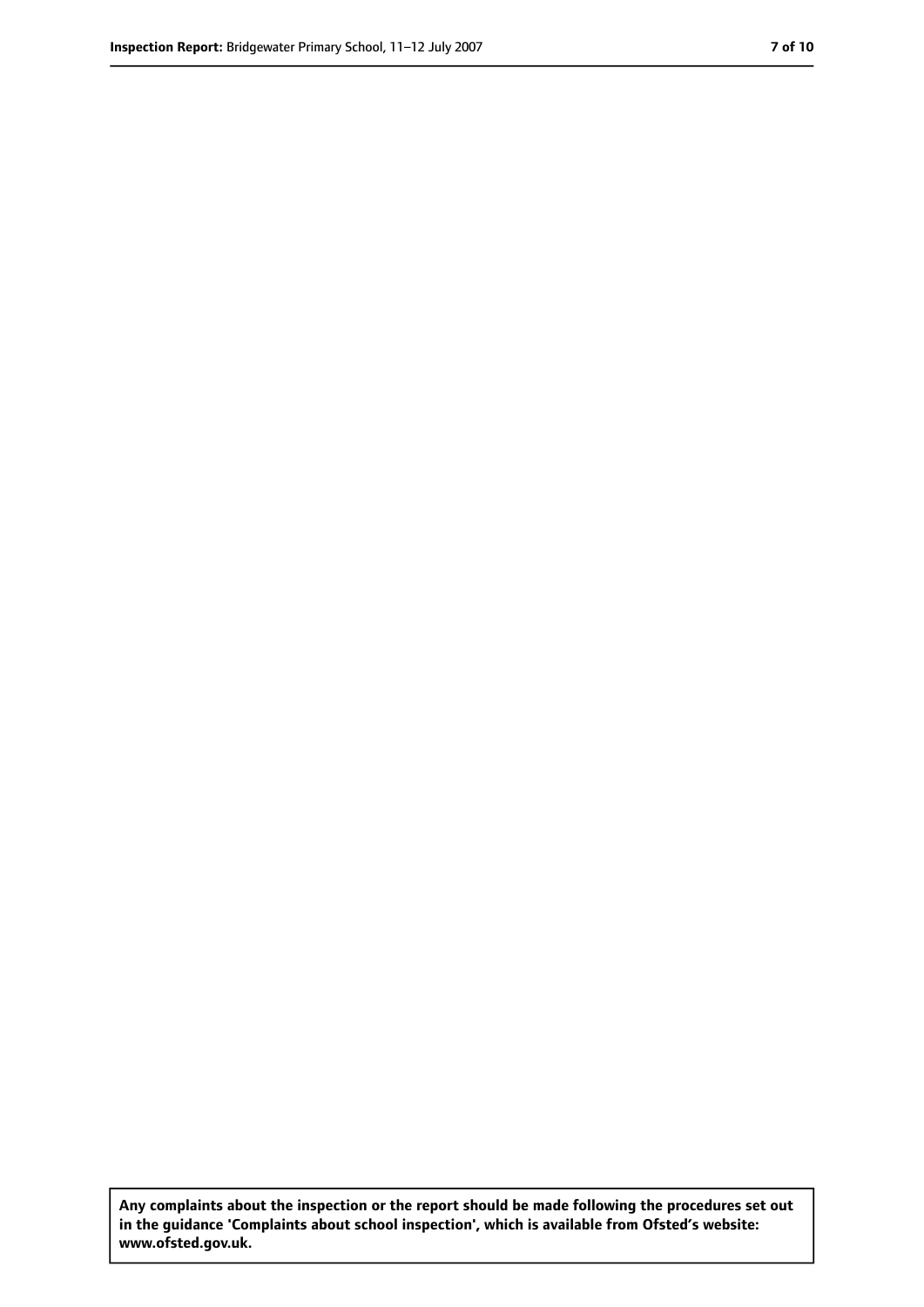#### **Annex A**

# **Inspection judgements**

| Key to judgements: grade 1 is outstanding, grade 2 good, grade 3 satisfactory, and grade 4 $\,$ | <b>School</b>  |
|-------------------------------------------------------------------------------------------------|----------------|
| inadequate                                                                                      | <b>Overall</b> |

## **Overall effectiveness**

| How effective, efficient and inclusive is the provision of education, integrated<br>care and any extended services in meeting the needs of learners? |     |
|------------------------------------------------------------------------------------------------------------------------------------------------------|-----|
| How well does the school work in partnership with others to promote learners'<br>well-being?                                                         |     |
| The quality and standards in the Foundation Stage                                                                                                    |     |
| The effectiveness of the school's self-evaluation                                                                                                    |     |
| The capacity to make any necessary improvements                                                                                                      |     |
| Effective steps have been taken to promote improvement since the last<br>inspection                                                                  | Yes |

## **Achievement and standards**

| How well do learners achieve?                                                                               |  |
|-------------------------------------------------------------------------------------------------------------|--|
| The standards <sup>1</sup> reached by learners                                                              |  |
| How well learners make progress, taking account of any significant variations between<br>groups of learners |  |
| How well learners with learning difficulties and disabilities make progress                                 |  |

## **Personal development and well-being**

| How good is the overall personal development and well-being of the<br>learners?                                  |  |
|------------------------------------------------------------------------------------------------------------------|--|
| The extent of learners' spiritual, moral, social and cultural development                                        |  |
| The behaviour of learners                                                                                        |  |
| The attendance of learners                                                                                       |  |
| How well learners enjoy their education                                                                          |  |
| The extent to which learners adopt safe practices                                                                |  |
| The extent to which learners adopt healthy lifestyles                                                            |  |
| The extent to which learners make a positive contribution to the community                                       |  |
| How well learners develop workplace and other skills that will contribute to<br>their future economic well-being |  |

## **The quality of provision**

| How effective are teaching and learning in meeting the full range of the<br>learners' needs?          |  |
|-------------------------------------------------------------------------------------------------------|--|
| How well do the curriculum and other activities meet the range of needs<br>and interests of learners? |  |
| How well are learners cared for, quided and supported?                                                |  |

 $^1$  Grade 1 - Exceptionally and consistently high; Grade 2 - Generally above average with none significantly below average; Grade 3 - Broadly average to below average; Grade 4 - Exceptionally low.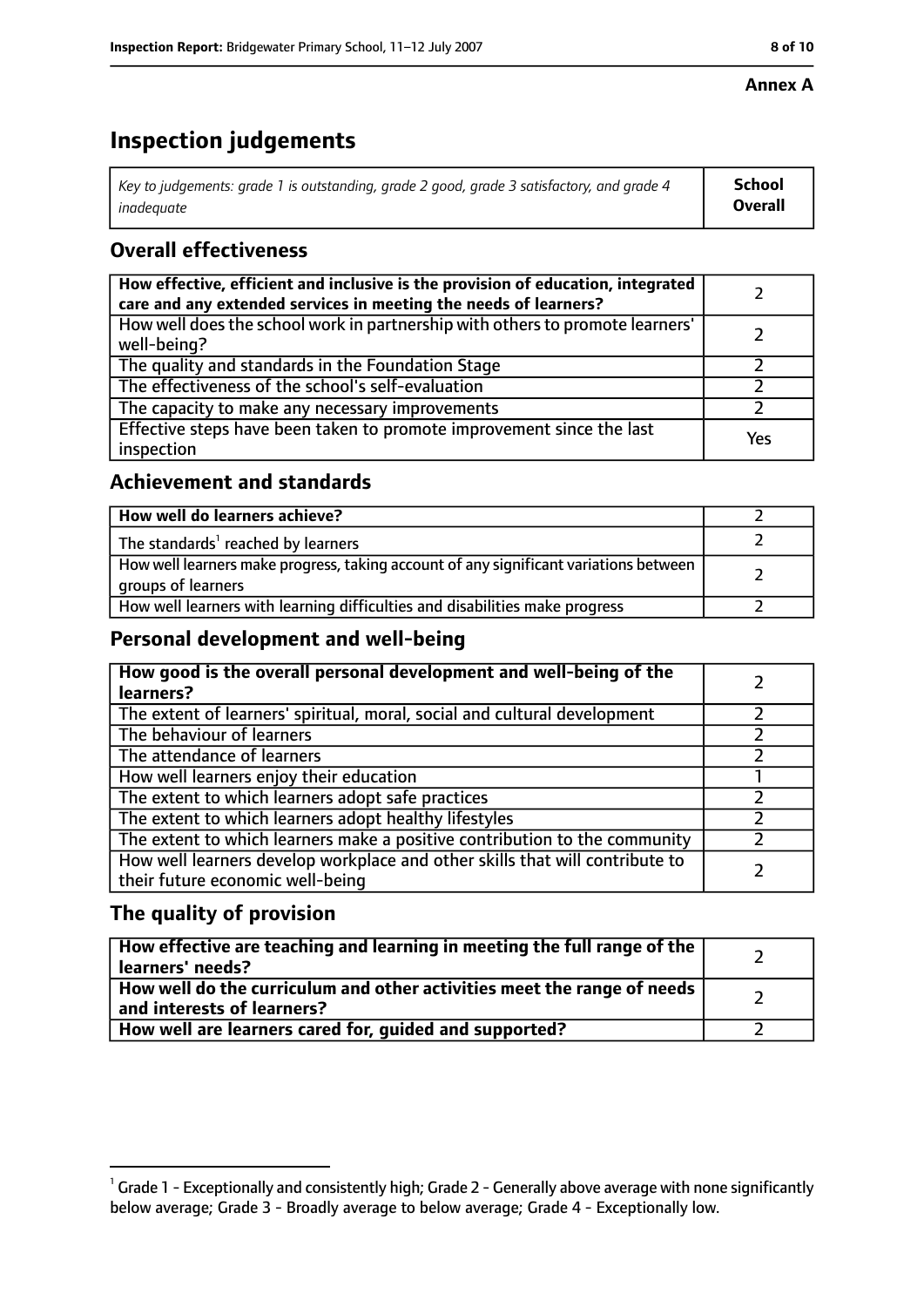# **Leadership and management**

| How effective are leadership and management in raising achievement<br>and supporting all learners?                                              |     |
|-------------------------------------------------------------------------------------------------------------------------------------------------|-----|
| How effectively leaders and managers at all levels set clear direction leading<br>to improvement and promote high quality of care and education |     |
| How effectively performance is monitored, evaluated and improved to meet<br>challenging targets                                                 |     |
| How well equality of opportunity is promoted and discrimination tackled so<br>that all learners achieve as well as they can                     |     |
| How effectively and efficiently resources, including staff, are deployed to<br>achieve value for money                                          | 2   |
| The extent to which governors and other supervisory boards discharge their<br>responsibilities                                                  | 3   |
| Do procedures for safequarding learners meet current government<br>requirements?                                                                | Yes |
| Does this school require special measures?                                                                                                      | No  |
| Does this school require a notice to improve?                                                                                                   | No  |